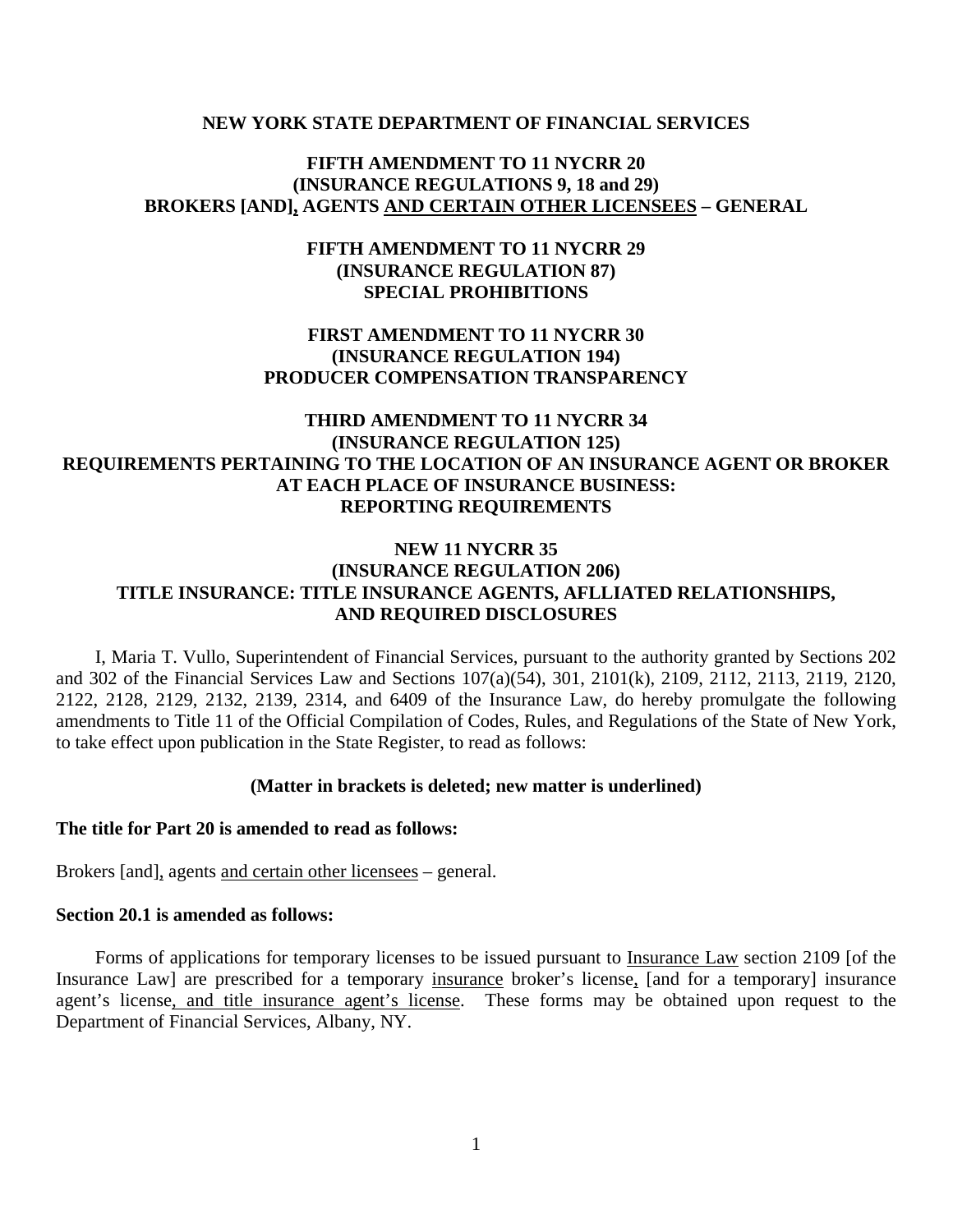#### **Section 20.2 is amended as follows:**

Forms of notice of termination of appointment of insurance agents and title insurance agents pursuant to Insurance Law section 2112 [of the Insurance Law] are prescribed as follows: for agents licensed pursuant to Insurance Law section 2103(a) [of the Insurance Law]; for agents licensed pursuant to Insurance Law section 2103(b) [of the Insurance Law]. These forms may be obtained upon request to the Department of Financial Services, Albany, NY.

## **Section 20.3 is amended as follows:**

# **§ 20.3 Fiduciary responsibility of insurance agents, title insurance agents, and insurance brokers; premium accounts.**

(a) This section is issued for the purpose of interpreting, and facilitating compliance with, Insurance Law section 2120(a) and (c) [of the Insurance Law].

(b) Every insurance agent, title insurance agent, and [every] insurance broker is responsible as a fiduciary for funds received by such insurance agent, title insurance agent, or insurance broker in such capacity; all such funds shall be held in accordance with the following paragraphs:

(1) An insurance agent, a title insurance agent, or an insurance broker who does not make immediate remittance to insurers and [assureds] insureds of such funds shall deposit them in one or more appropriately identified accounts in a bank or banks duly authorized to do business in this State, from which no withdrawals shall be made except as hereinafter specified (any such account is hereinafter referred to as "a premium account").

(2) An insurance agent, a title insurance agent, or an insurance broker who makes immediate remittance to insurers and [assureds] insureds of such funds need not maintain a premium account for such funds.

(3) Deposits in a premium account in excess of aggregate net premiums received but not remitted may be made to maintain a minimum balance, to guarantee the adequacy of the account, or to pay premiums due but uncollected (any such deposit is hereinafter referred to as "a voluntary deposit").

(4) No withdrawals from a premium account shall be made other than for payment of premiums to insurers, payment of return premiums to [assureds] insureds, payment or other distribution of any other funds received or collected by the insurance agent, title insurance agent, or insurance broker in a fiduciary capacity; transfer to a non-premium account of compensation received pursuant to Insurance Law section 2119 as provided in section 20.6 of this Part; transfer to an operating account of (i) interest, if the principals have consented thereto in writing; and (ii) commissions, or withdrawal of voluntary deposits, provided, however, that no withdrawal may be made if the balance remaining in the premium account thereafter is less than aggregate net premiums received but not remitted.

(5) Deposit of a premium in a premium account shall not be construed as a commingling of the net premium and of the commission portion of the premium.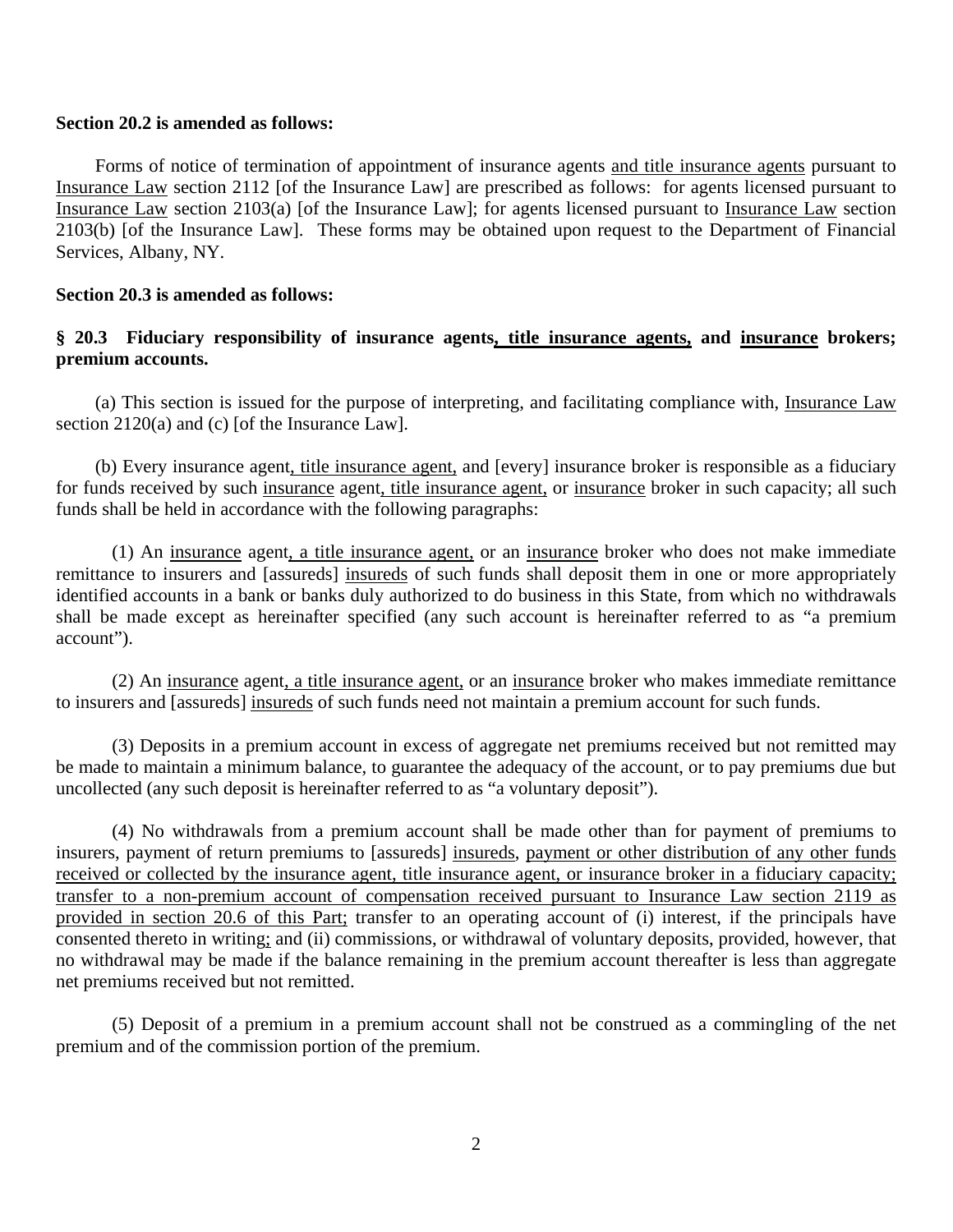(6) In the case of an insurance agent or a title insurance agent operating under an "account current system", maintenance at all times in one or more premium accounts of at least the net balance of premiums received but not remitted shall be construed as compliance with Insurance Law section 2120(a) and (c) [of the Insurance Law], provided that the funds so held for each such principal are reasonably ascertainable from the insurance agent's or title insurance agent's records.

(c) Except as hereinabove provided, an insurance agent, a title insurance agent, or an insurance broker shall not commingle any funds received or collected as an insurance agent, a title insurance agent, or an insurance broker with his, her, or its own funds or with funds held by him, her, or it in any other capacity without the written consent of the person, firm, or corporation for whom they are held in a fiduciary capacity.

(d) If any provision of this section or the application thereof to any person or circumstances is held unauthorized by law, then the remainder of the section and the application of such provision to other persons or circumstances shall not be affected thereby.

## **Section 20.4 is amended as follows:**

# **§ 20.4 Fiduciary responsibility of insurance agents, title insurance agents, and insurance brokers; minimum recordkeeping requirements.**

 $(a)(1)$  This section is issued for the purpose of interpreting, and facilitating compliance with, Insurance Law section 2120(a) and (c) [of the Insurance Law].

(2) As used in this section, *licensee* means an insurance agent, a title insurance agent, or an insurance broker.

(b)(1) Every licensee [who is] required to maintain a premium account shall maintain books, records and accounts in connection with [their] the licensee's business to record:

(i) all [money] funds received [in trust] or collected in a fiduciary capacity for insurers or members of the public;

(ii) all disbursements out of [money held in trust] funds held in a fiduciary capacity; and

(iii) all other [money] funds received, collected, and disbursed in connection with the business.

(2) At a minimum, to comply with paragraph (1) of this subdivision, every licensee [who is] required to maintain a premium account shall maintain:

(i) a book or other permanent account record, [imprinted with] stating the name and address of the licensee, showing all receipts, collections, and [disbursement] disbursements of [money] funds, distinguishing therein between:

(*a*) the receipt of [money in trust] funds held in a fiduciary capacity for insurers and members of the public and disbursements out of [money held in trust] such funds, and the record shall have the following minimum detail: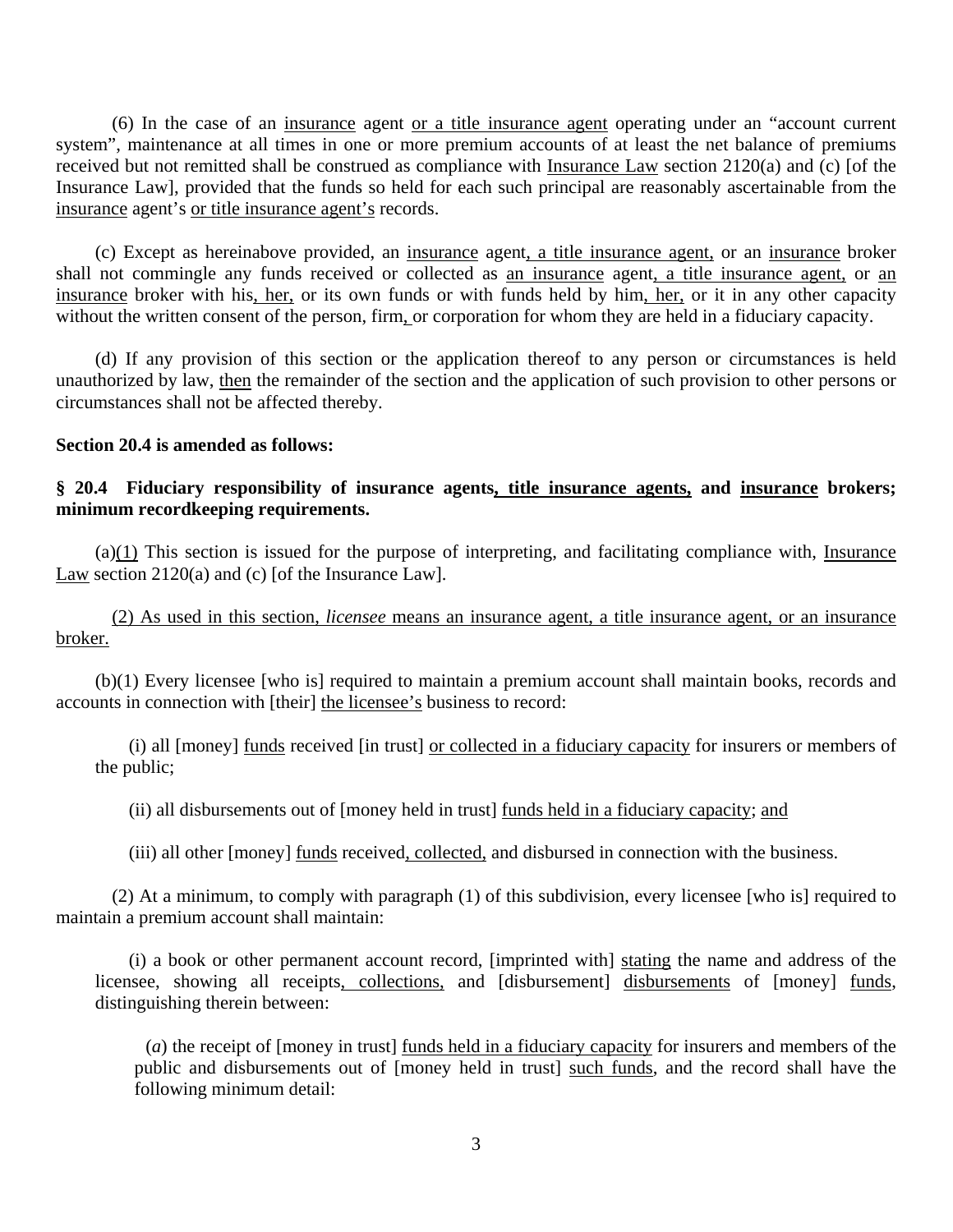(*1*) for receipts:

(*i*) amount of [money] funds received or collected;

(*ii*) date received;

(*iii*) name of insured;

(*iv*) insurer's name and policy binder number; and

(*v*) description of the risk (i.e., vehicle type, property description, and liability exposure[, etc.]); and

(*2*) for disbursements:

(*i*) amount of [money received] funds disbursed;

 (*ii*) check number or, if a check is not used, other information sufficient to identify the disbursement;

(*iii*) name of insured;

(*iv*) insurer's name and policy binder number; and

(*v*) description of the risk (i.e., vehicle type, property description, and liability exposure[, etc.]); and

(*b*) [money] funds received and collected and [money paid ] funds disbursed by the licensee for general operations, services, sales and other insurance;

(ii) records in such form to show all billings, correspondence or other transmittal related to premiums, return premiums, commissions and fees charged to members of the public; and

(iii) bank statements or passbooks, cashed checks and detailed deposit slips for both trust and general accounts.

(3) Every licensee [who is] required to maintain a premium account shall maintain accounting records in a manner that clearly reflects the nature and purpose of the transaction and accurately and fairly states or measures or properly accounts for the [money] funds or valuable consideration exchanged in the transaction.

(4) Where this section requires a record to be kept by a licensee, it may be kept in a bound or looseleaf book, or by means of a mechanical, electronic or other device.

(5) The licensee shall: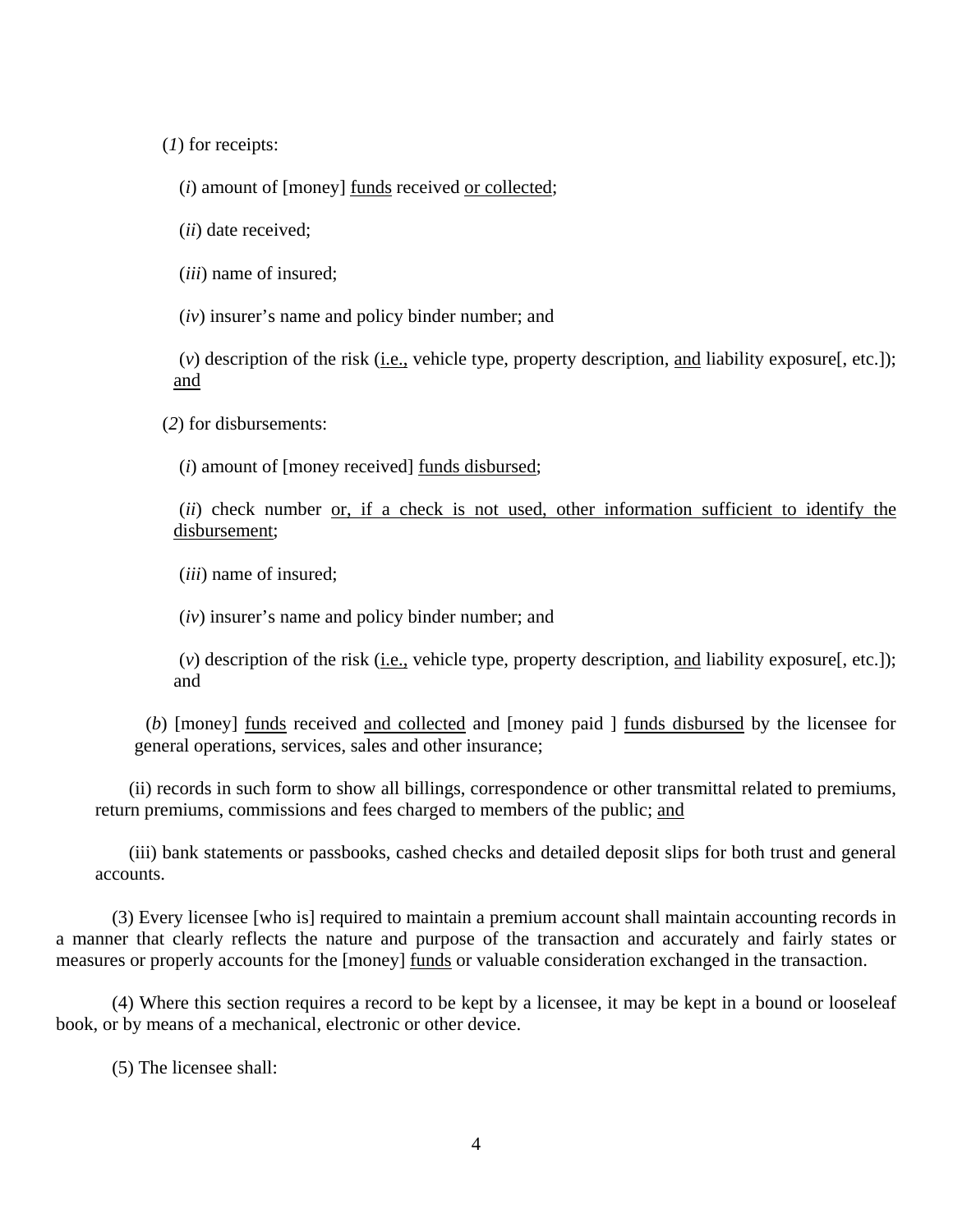(i) take adequate precautions[,] for safeguarding the records and for protection against the falsification of the information recorded; and

(ii) provide means for making the information available in an accurate and useable form for inspection and copying to any person lawfully entitled to examine the record.

 $(c)(1)$  The information [which] that is made available under subparagraph  $(b)(5)(ii)$  of this section is admissible in evidence as *prima facie* proof of all facts stated therein.

(2) Where this section requires a record to be kept by a licensee, it shall be preserved for at least the three-year period preceding the most recent fiscal year-end of the licensee unless a longer period is required by statute or other regulation.

(3) The records described in subdivision (b) of this section shall be maintained in this State at the licensee's principal place of business or stored in such a manner as to allow reasonable accessibility and made available upon request by the department; or if a non-resident licensee, shall be made available in this State within [10] ten days upon request.

(4) The records described in subdivision (b) of this section shall be in addition to any requirements already [detailed] specified in the Insurance Law and [Regulations] regulations promulgated thereunder.

(5) The record described by subclause  $(b)(2)(i)(a)(1)$  of this section, the receipt along with a copy of the application, shall be delivered to the insured at the time of its making.

(d) If any provision of this section or the application thereof to any person or circumstances is held unauthorized by law, then the remainder of the section and the application of such provision to other persons or circumstances shall not be affected thereby.

# **Section 20.6 is amended as follows:**

# **20.6 Fees; Insurance Law section 2119.**

(a) As used in this section:

(1) *Compensation* means any fee, commission or thing of value other than commissions deductible from premiums on insurance policies or contracts.

(2) *Licensee* means an insurance agent, title insurance agent, insurance broker, insurance consultant, or life settlement broker.

(b) Insurance Law section 2119 authorizes a licensee to receive compensation provided that the licensee has obtained a written memorandum signed by the party to be charged, in accordance with such section.

(c) A licensee shall not charge or collect compensation without such a memorandum, nor shall any such licensee charge or receive compensation except as provided in Insurance Law section 2119.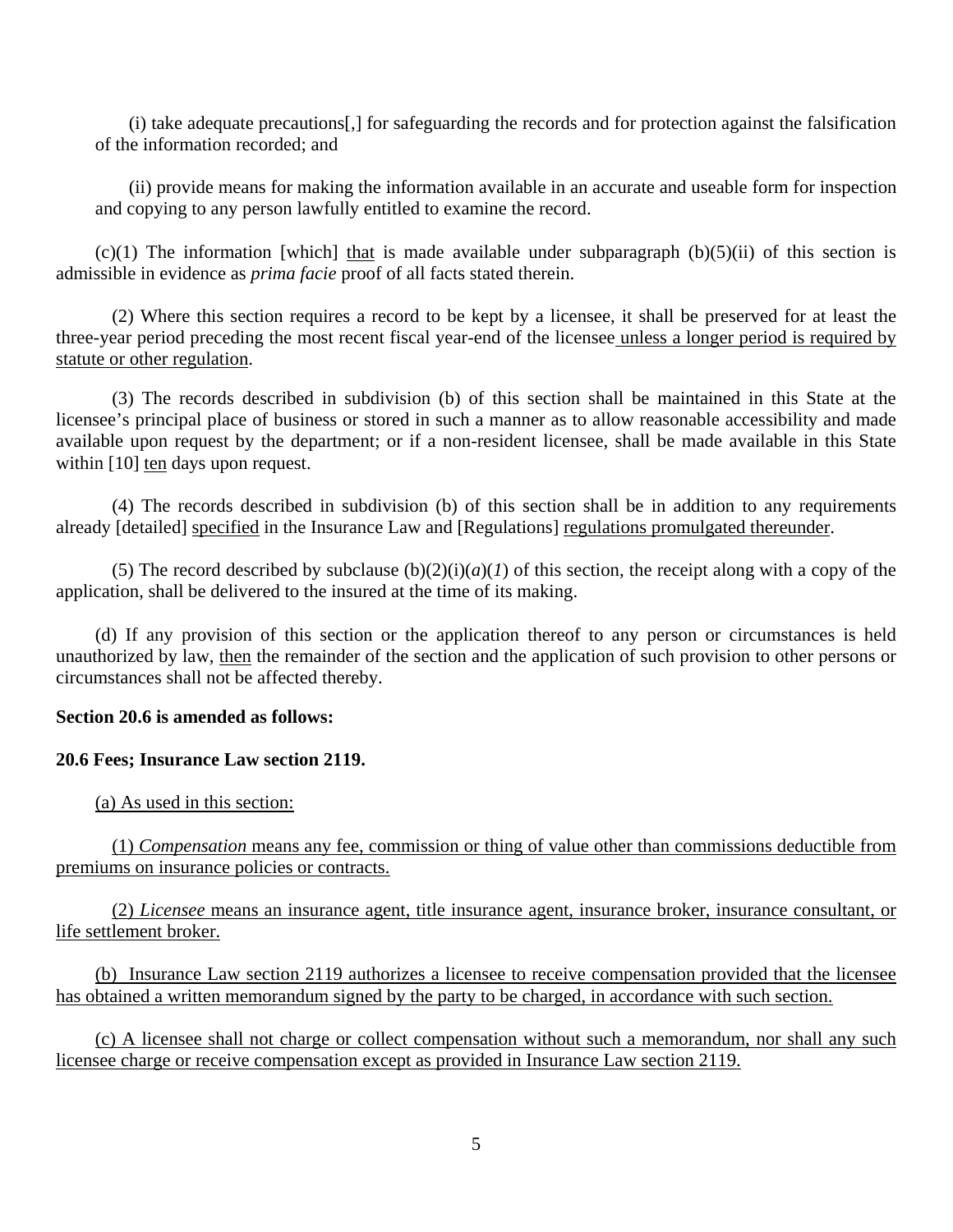(d) The memorandum shall include the terms and date of the agreement, and the amount of the compensation. Where [a fee] compensation is permitted, [no] to the extent practical, the licensee shall obtain the written memorandum prior to rendering the services. The licensee shall not stipulate, charge or accept any [fee that is] compensation if the licensee has not fully disclosed the amount or nature of the compensation or the basis [which is not fully disclosed] for determining the amount of the compensation prior to the service being rendered[; by executing a signed memorandum by the client which contains the term of the agreement and the date and the amount of such fee prior to providing the services]. [Such fees]

(e) When a licensee is an insurance agent, title insurance agent, or insurance broker, the licensee shall [be segregated] segregate the compensation from fiduciary funds in the licensee's premium account; provided, however, that if the licensee receives or collects funds, such as a check, that includes both fiduciary funds and other compensation, then the licensee may deposit the total funds in the premium account but shall promptly withdraw the fees from the premium account and [accounted] account for the [fees] compensation in a manner consistent with sections 20.3(b)(3) and (4) and 20.4(b) of this Part.

## **Section 29.5 is amended as follows:**

(a) [Any] Except as provided in subdivision (c) of this section, any licensee who receives any fees and/or commissions, or shares thereof, in connection with any insurance services rendered to, or insurance coverages placed or serviced on behalf of, a governmental unit, shall file, with the [Department of Financial Services] department and the most senior official of the governmental unit who ordered [such] the insurance services or coverages, a completed Governmental Insurance Disclosure Statement, affirmed by the licensee as true under penalties of perjury, on the prescribed form [attached hereto as] set forth in Exhibit B in section 29.6 of this Part, which statement after filing shall be a public record.

(b) [Statements] Every statement required by subdivision (a) of this section shall be filed with [Licensing Bureau of the Department of Financial Services, at the Albany office of] the department[,] on or before [the 15th day of] April 15 in each year with respect to fees and/or commissions, or shares thereof, received as of the preceding December  $[31<sup>st</sup>]$  31. A general agent, as defined in this Part, shall not be required to file a Governmental Insurance Disclosure Statement with respect to insurance coverages placed in his, her, or its capacity as a general agent, or on account of which commissions or shares thereof are paid to another insurance agent or insurance broker who ordered such coverages from said general agent.

(c) Pursuant to Insurance Law section 2128(b), a title insurance agent shall not be required to file a Governmental Insurance Disclosure Statement if an industrial development agency, state of New York mortgage agency or its successor, or any similar type of entity, is the named insured under the policy and is a mortgagee with respect to the property insured.

## **Section 29.6(a) is amended as follows:**

(a) The form in subdivision (b) of this section is hereby approved for use as specified in this Part. [Any licensee may request the return of disclosure statements heretofore or hereafter filed with the Department of Financial Services, provided such request is made in writing to the Licensing Bureau at the Albany office of the Department of Financial Services and is accompanied by a self-addressed, postage paid envelope suitable for the return of such disclosure statements.]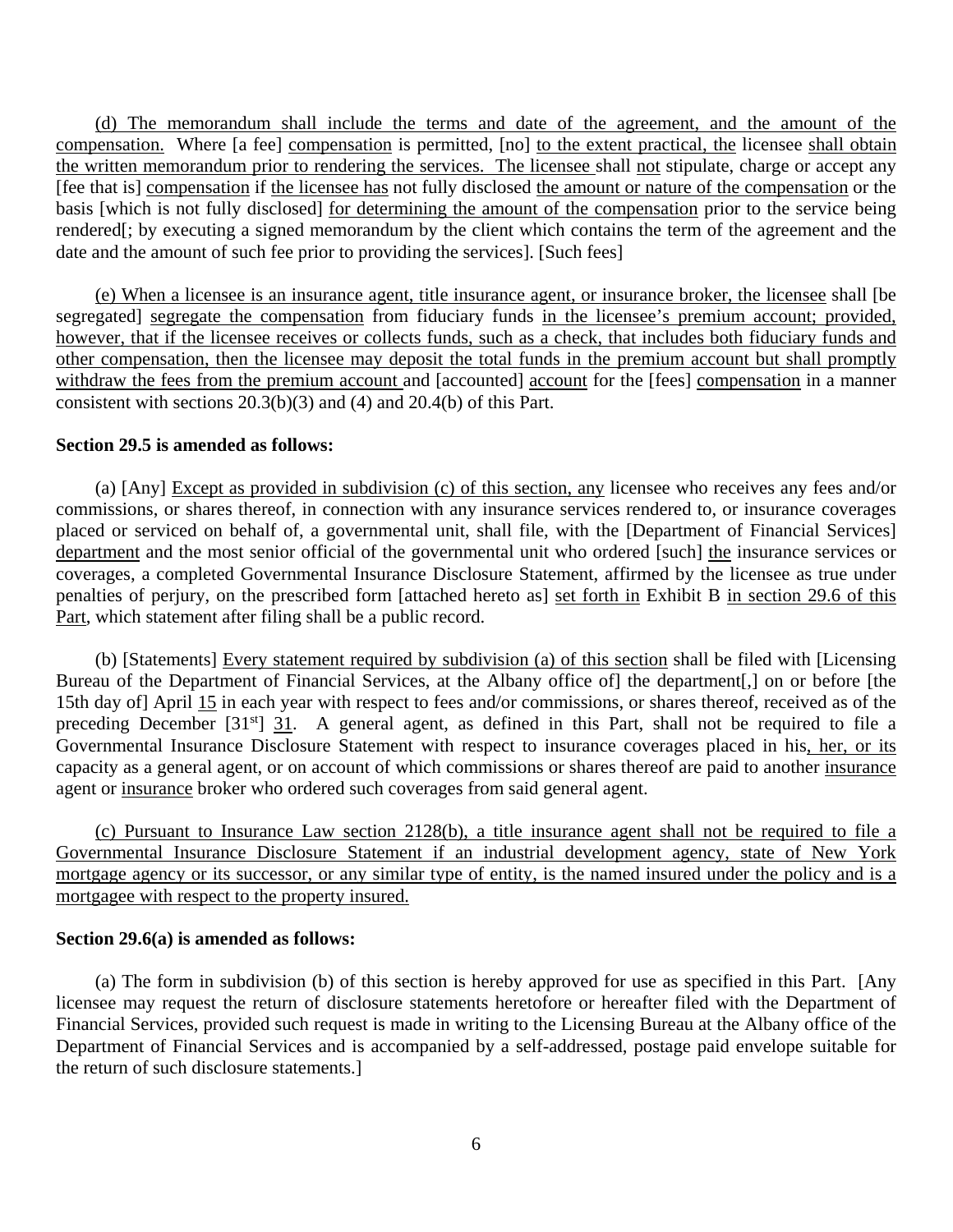## **Item (7) of Section 29.6(b) is amended as follows:**

(7) The services rendered by the persons listed in [items] item 5, for which a share of commissions was paid:

# **Section 30.3 is amended by adding a new subdivision (g) as follows:**

(g) Notwithstanding subdivision (a) of this section, if an insurance producer is a title insurance agent, then the title insurance agent shall, in lieu of the disclosures required by subdivision (a) of this section, provide the written disclosures required by Insurance Law section 2113(b). As part of the disclosure, the title insurance agent shall provide a description of the title insurance agent's role in the title insurance transaction and provide the information required by subdivision (b) of this section.

# **Section 34.1(a) and (b) are amended as follows:**

(a) *Agent* means [any person, firm, association or partnership] an insurance agent as defined in Insurance Law section 2101(a)[, and licensed pursuant to section 2103 of the Insurance Law] or a title insurance agent as defined in Insurance Law section 2101(y).

(b) *Broker* means [any person, firm, association or corporation] an insurance broker as defined in Insurance Law section 2101(c) [and licensed pursuant to section 2104 of the Insurance Law].

# **Section 34.2 is amended by adding a new subdivision (h) as follows:**

(h) Subdivisions (c), (d), and (e) of this section shall not apply to a title insurance agent who is a licensed attorney or that is a law firm who or that transacts title insurance business from the title insurance agent's law office.

# **(ALL MATERIAL HEREINAFTER IS NEW)**

# **A new Part 35 (Insurance Regulation 206) is added to read as follows:**

# **TITLE INSURANCE: TITLE INSURANCE AGENTS, AFLLIATED RELATIONSHIPS, AND REQUIRED DISCLOSURES**

# **Section 35.1 Definitions.**

For purposes of this Part:

(a) *Affiliated business* means title insurance business that a title insurance agent or title insurance corporation generates from an affiliated person.

(b) *Affiliated person* means an applicant for insurance or a person who acts as an agent, representative, attorney, or employee of the owner, lessee, or mortgagee, or of the prospective owner, lessee, or mortgagee of real property or any interest therein, or the applicant's or other person's spouse, when the person or spouse directly or indirectly: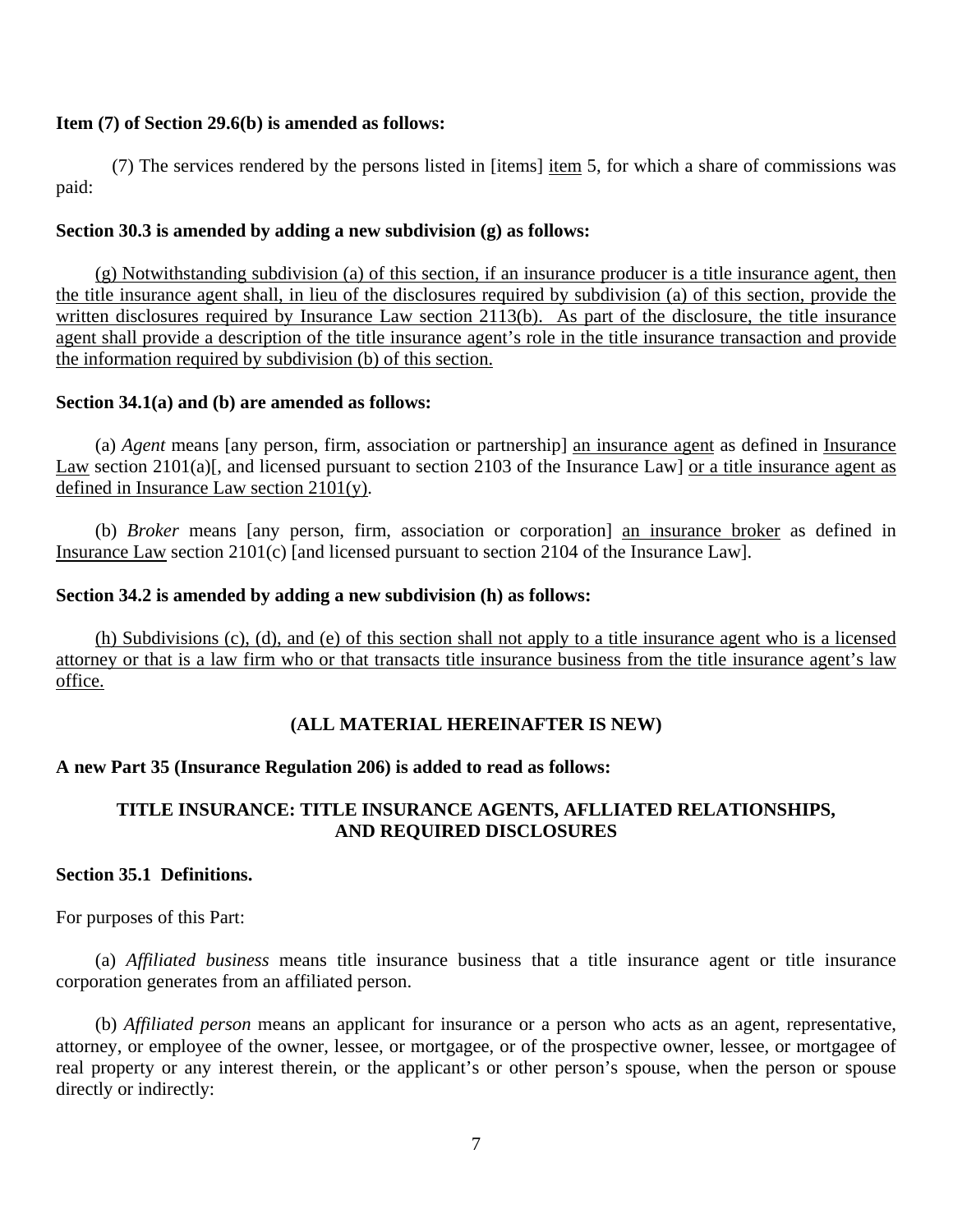(1) owns or controls a title insurance agent;

(2) owns at least five percent of a title insurance corporation's securities or otherwise controls the title insurance corporation; or

(3) is under common control with or is controlled by a title insurance agent or title insurance corporation.

(c) *Applicant for insurance* or *applicant* means:

(1) a person for whom the purchase or refinancing of the property that is the subject of the title insurance policy is financed, to whom a mortgage loan is made, or who owns or is purchasing the property or any interest therein,

(2) any other insured or prospective insured; or

(3) a person who is an attorney-in-fact for a person specified in paragraphs (1) or (2) of this subdivision.

(d) *Controls*, including the terms "*controlling*", *controlled by*" and, *under common control with*" shall have the meaning set forth in Insurance Law section 107(a)(16).

(e) *Core title services* means:

(1) Evaluating the insurability of title, based upon the performance or review of a title search;

(2) Collecting, remitting or disbursing title insurance premiums, escrows or other related funds;

(3) Preparing, amending, marking up and delivering a title insurance commitment or certificate of title for the purpose of the issuance of a title insurance policy by a title insurance corporation;

(4) Preparing, amending or delivering a title insurance policy on behalf of a title insurance corporation; and

(5) Clearing or negotiating the clearance of title exceptions, in connection with the issuance of a title insurance policy.

(f) *Person* means an individual or other entity, including an estate or trust.

(g) *RESPA* means the federal Real Estate Settlement Procedures Act of 1974, 12 U.S.C. section 2601 et seq., as amended, and Regulation X, 12 C.F.R. Part 1024 et seq., as amended.

(h) *Title insurance closer* means any person who, for compensation or anything of value, represents a title insurance corporation or title insurance agent at a closing.

(i) *Title insurance agent* shall have the meaning set forth in Insurance Law section 2101(y).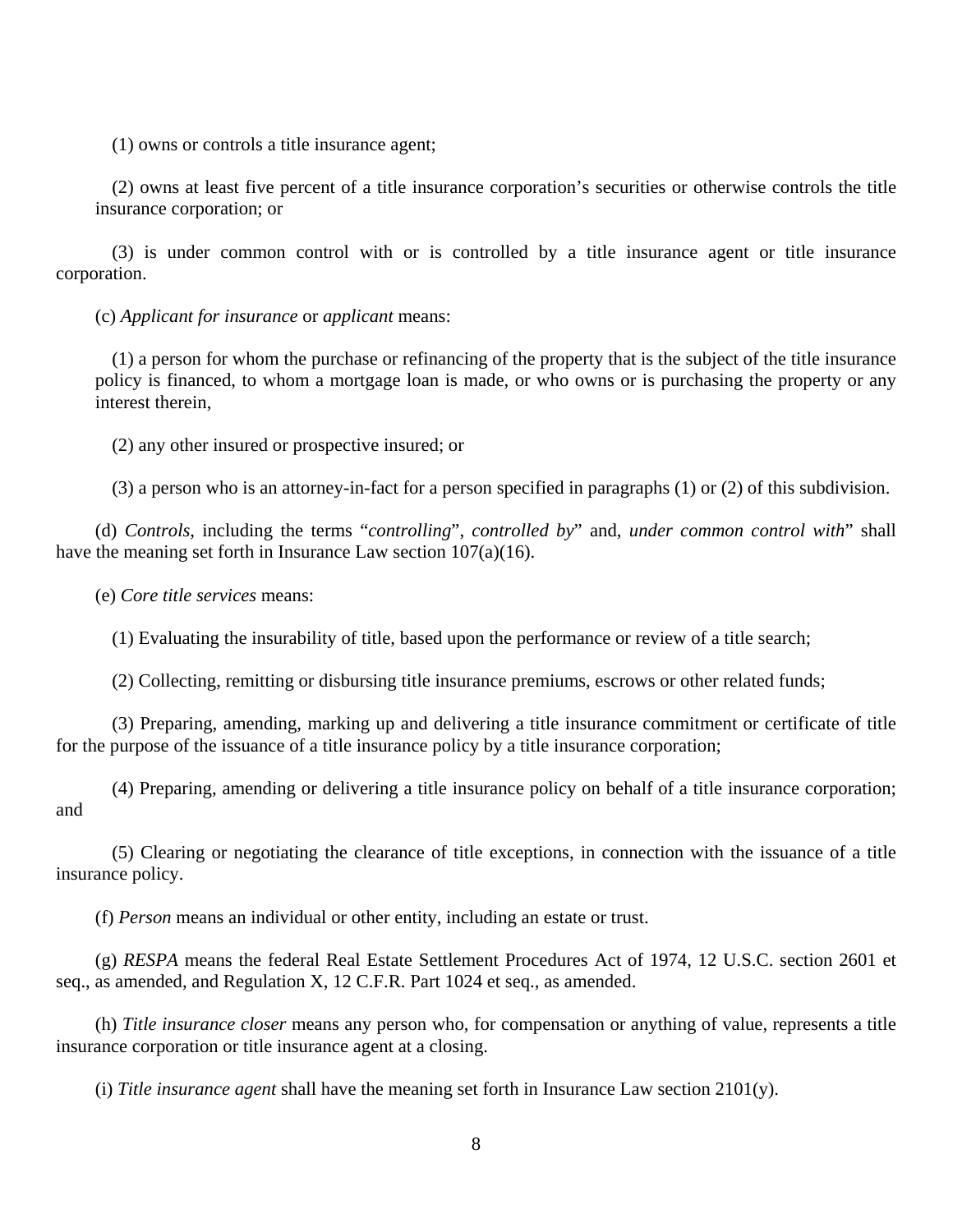## **Section 35.2 Applications.**

The forms of applications for licenses to act as a title insurance agent pursuant to Insurance Law section 2139 are prescribed as follows: individual and business entity.

#### **Section 35.3 Change of contact information.**

Every licensee shall notify the department of any change of business or residence address, telephone number, fax number, or email address within 30 days of the change.

## **Section 35.4 Insurance Law section 6409(d); affiliated business relationships; other prohibitions.**

(a) Pursuant to Insurance Law section 6409(d), no title insurance corporation, title insurance agent, or any other person acting for or on behalf of the corporation or agent, including an employee or independent contractor, shall offer or make, directly or indirectly, any rebate, or pay or give any consideration or valuable thing as an inducement or compensation for title insurance business, to any applicant, or to any person, firm, or corporation acting as agent, representative, attorney, or employee of the owner, lessee, mortgagee, or the prospective owner, lessee, or mortgagee of the real property or any interest therein, for which a title insurance policy is or may be issued and no such person shall receive, directly or indirectly, any rebate, consideration or valuable thing as an inducement or compensation for title insurance business.

(b) A title insurance agent or title insurance corporation, or affiliated person of the title insurance agent or title insurance corporation, shall not directly or indirectly refer title insurance business to another title insurance agent or title insurance corporation in return for that title insurance agent or title insurance corporation, or affiliated person of that title insurance agent or title insurance corporation, referring business directly or indirectly to the first title insurance agent, title insurance corporation or affiliated person. Any such arrangement shall be deemed to be intended to evade Insurance Law section 6409(d).

(c) A title insurance agent or title insurance corporation shall not require an affiliated person to refer a specified amount of title insurance to the title insurance corporation or title insurance agent.

(d) A title insurance agent or title insurance corporation shall not directly or indirectly provide compensation to an applicant for insurance or to any person acting as agent, representative, attorney, or employee of the owner, lessee, mortgagee, or the prospective owner, lessee, or mortgagee of the real property or any interest therein for which a title insurance policy is or may be issued, that refers title insurance business to the title insurance agent or title insurance corporation except that a title insurance agent or title insurance corporation may:

(1) pay the fair market value for actual bona fide services rendered to the title insurance agent or title insurance corporation; and

(2) provide a return on investment in the title insurance agent or title insurance corporation to the person provided that the return on investment is commensurate with that person's ownership interest in the title insurance agent or title insurance corporation, is not related to the amount of title insurance business the person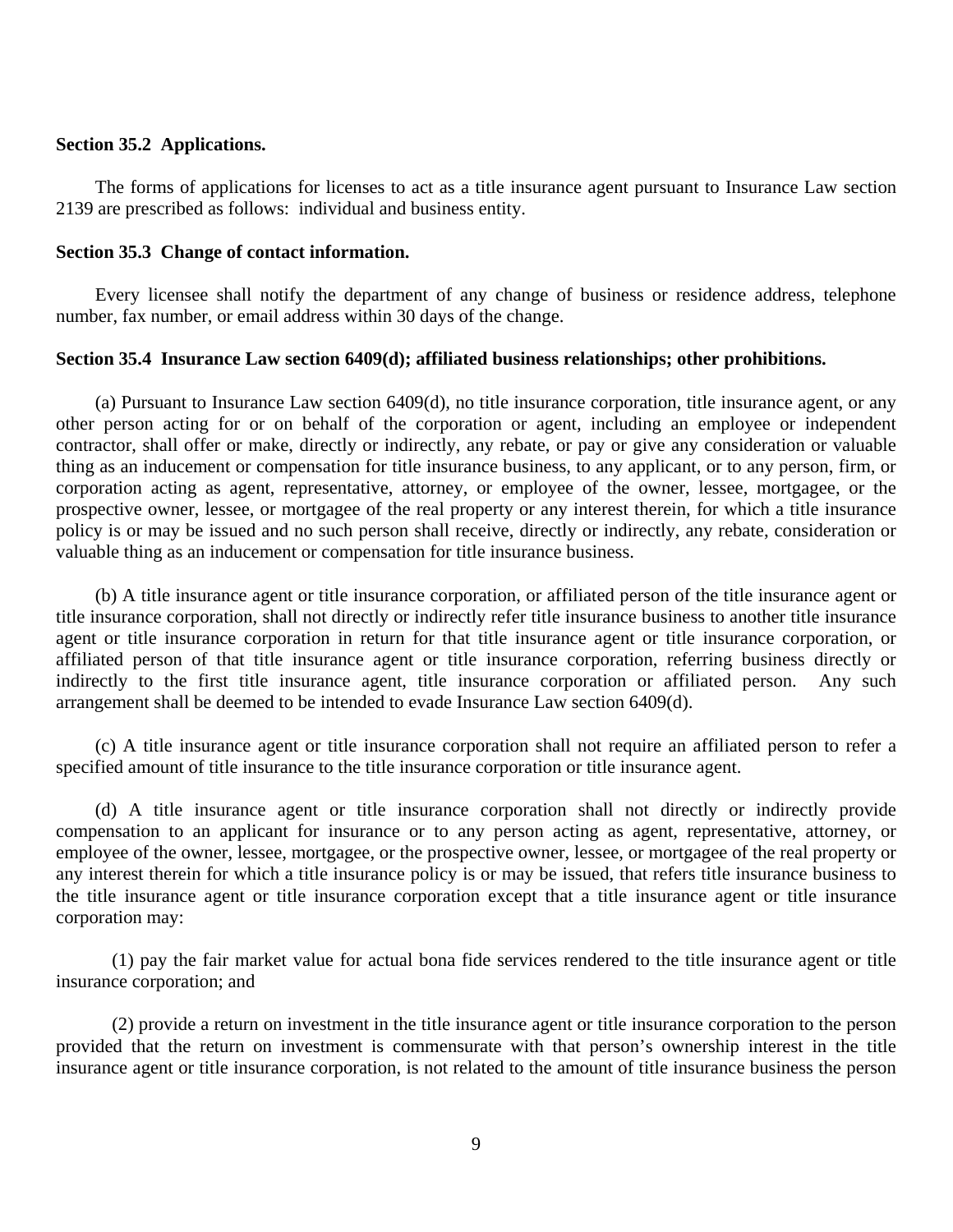refers to the title insurance agent or title insurance corporation, and the payment does not otherwise violate Insurance Law section 6409 or RESPA.

(e)(1) A title insurance agent, title insurance corporation, or affiliated person shall not require an applicant for insurance, or any other person, firm, or corporation acting as agent, representative, attorney, or employee of the owner, lessee, mortgagee, or the prospective owner, lessee, or mortgagee of the real property or any interest therein for which a title insurance policy is or may be issued, to purchase any other goods or services from the title insurance agent, title insurance corporation or affiliated person as a condition to such applicant purchasing title insurance from the title insurance agent or title insurance corporation.

(2) A title insurance agent, title insurance corporation, or affiliated person shall not require an applicant for insurance, or any other person, firm, or corporation acting as agent, representative, attorney, or employee of the owner, lessee, mortgagee, or the prospective owner, lessee, or mortgagee of the real property or any interest therein for which a title insurance policy is or may be issued, to obtain title insurance from the title insurance agent or title insurance corporation as a condition to purchasing any other goods or services from the title insurance agent, title insurance corporation or affiliated person.

(3) A title insurance agent, title insurance corporation, or any other person acting on behalf of the title insurance agent or title insurance corporation shall provide its services to applicants for insurance in a fair and nondiscriminatory manner.

(f) A title insurance agent or title insurance corporation that accepts affiliated business from an affiliated person shall:

(1) Function separately and independently from the affiliated person, including being staffed by its own employees, provided, however, that, to the extent permissible under RESPA, the employees of a law firm that is licensed as a title agent may also provide the title agent services;

(2) Engage in all or substantially all of the core title services with respect to the affiliated business; and

(3) Make a good faith effort to obtain, and be open for, title insurance business from all sources and not business only from affiliated persons, including actively competing in the marketplace.

(g) No title agent or title insurance corporation shall enter into an agreement or other arrangement, including a joint venture, with another person that circumvents Insurance Law section 6409(d).

(h) Nothing in this section shall be deemed to limit the superintendent's authority to enforce any violation of Insurance Law section 6409(d) or any other applicable laws or regulations.

#### **Section 35.5 Referrals by affiliated persons and required disclosures.**

(a) Except as provided in subdivision (c) of this section, an affiliated person that directly or indirectly refers an applicant for title insurance to a title insurance agent or title insurance corporation shall, at the time of making the referral, provide the following disclosures pursuant to Insurance Law section 2113(d) in a separate writing to the applicant, and shall obtain written acknowledgement of receipt from the applicant: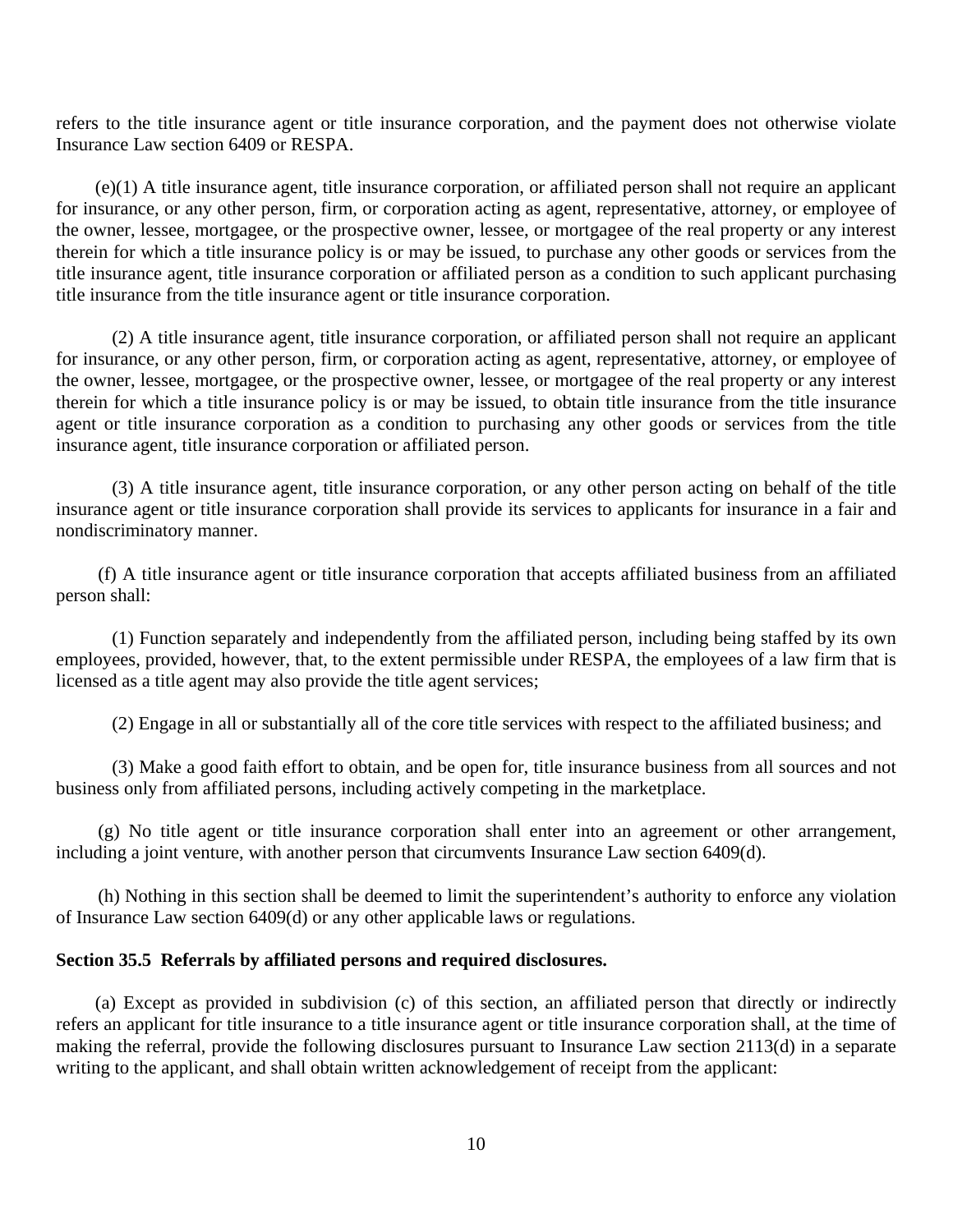(1) whether the affiliated person has a financial or other interest in the title insurance agent or title insurance corporation and whether the affiliated person is likely to receive a financial or other benefit as a result of this referral;

(2) that the applicant is not required to use the services of the title insurance agent or title insurance corporation to which the applicant is being referred, and that the applicant may shop around to determine whether the applicant is receiving the best services and the best rate for the title services;

(3) that any compensation or other thing of value paid by the title insurance agent or title insurance corporation to the affiliated person is based on that person's financial or other interest in the title insurance agent or title insurance corporation and is not related to the amount of title insurance business that person refers to the title insurance agent or title insurance corporation; and that the payment of such compensation or other thing of value does not violate Insurance Law sections 2324 or 6409 or, if applicable, RESPA;

(4) that the affiliated person is not required to refer a specified amount of title insurance business to the title insurance agent or title insurance corporation;

(5) the amount or value of any compensation or other thing of value that the affiliated person expects to receive in connection with the services to be provided by the title insurance agent or title insurance corporation to which the applicant is being referred; provided, however, that if the amount or value of any compensation to be disclosed is not known at the time that the disclosure is required, then the affiliated person shall:

(i) describe the circumstances that may determine the receipt and amount or value of the compensation; and

(ii) provide a reasonable estimate of the amount or value, which may be stated as a range; and

(6) whether the title insurance agent or title insurance corporation generates non-affiliated business from more than one source.

(b) Except as provided in subdivision (c) of this section, the title insurance agent or title insurance corporation to which a referral is made shall be responsible for ensuring that the applicant receives all disclosures that are required hereunder.

(c) A title insurance agent that represents an applicant in another capacity, including as an attorney, shall not be subject to the disclosure requirements set forth in subdivision (a) of this section, but shall advise the applicant that the applicant is not required to use the person as a title insurance agent.

#### **Section 35.6 Disclosure of fees and other charges.**

(a)(1) Every title insurance corporation shall publish on its website its range of charges for title insurance and any ancillary or other discretionary fees for services related to the title transaction that are not otherwise included in the rate of premium approved by the superintendent. The range of charges and fees shall be publicly available and accessible in a manner that permits an applicant or potential applicant to independently determine the applicable charges.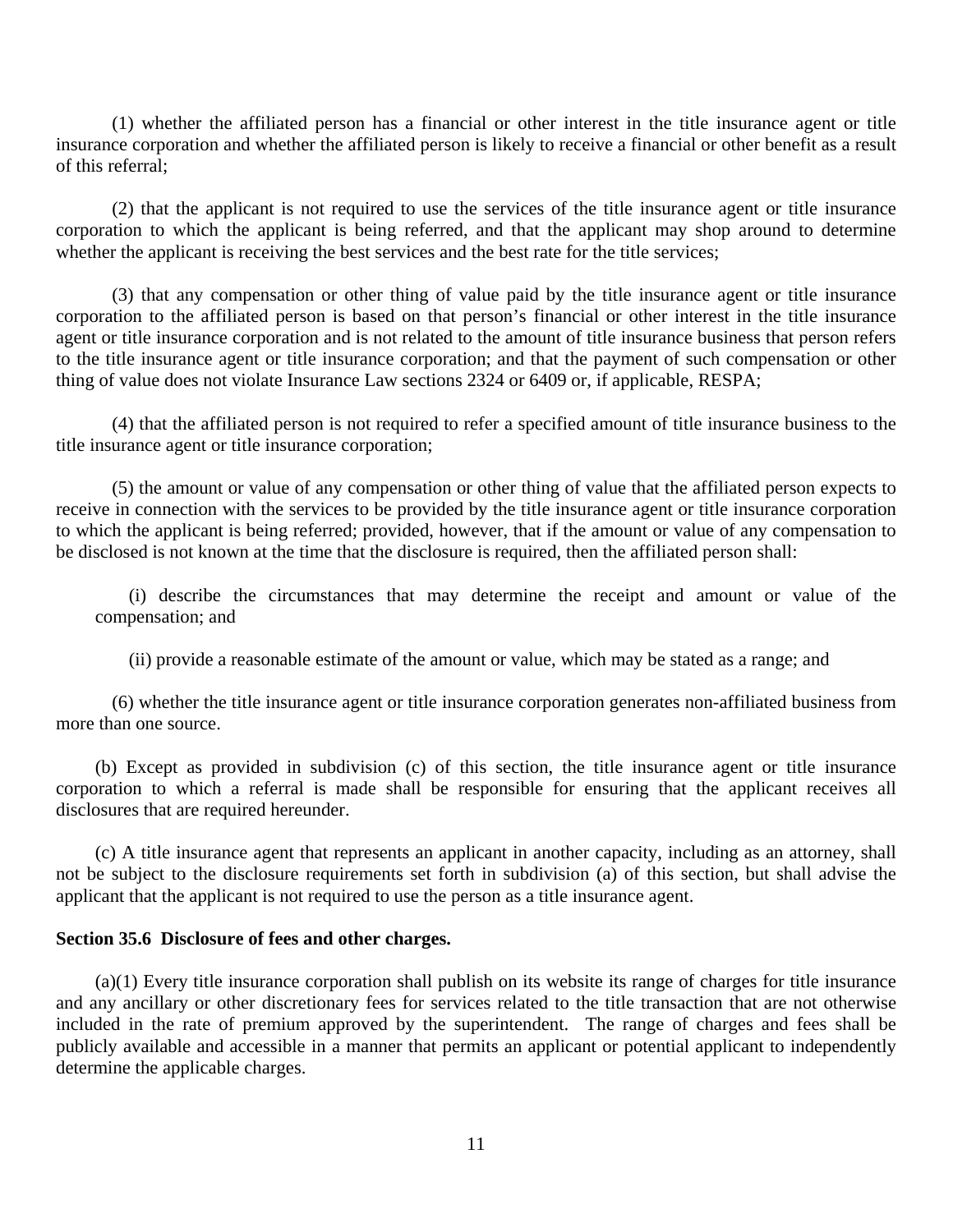(2) Every title insurance agent shall conspicuously post at its place of business and on its website, if it has one, its fees for services performed in connection with the issuance of a title insurance policy. The title insurance agent shall also provide a copy of the fees to an applicant or potential applicant in a written document. Pursuant to Insurance Law section 2119(f), a title insurance agent may charge a service fee only for ancillary services not encompassed in the rate of premium approved by the superintendent and provided that the fees are based upon a written memorandum in accordance with such section and section 20.6 of this Title.

(b) At or prior to the time of closing, a title insurance agent shall provide to the applicant, or the applicant's representative, a list of the applicant's actual title insurance costs, including the title insurance premium, any discretionary or ancillary fees, and any other separately identifiable service charge. If no title insurance agent is used, then the title insurance corporation shall provide the information.

#### **Section 35.7 Other disclosures to applicants.**

(a)(1) With respect to a real property or chattels real title insurance policy, a title insurance agent shall furnish a title insurance report to the applicant and the applicant's representative at least three days prior to the scheduled date of closing; provided, however, that if an applicant is represented by an attorney, then a title insurance agent shall furnish a title insurance report to the applicant's attorney unless the applicant also requests the title insurance report, in which case the title insurance agent shall furnish the report to both the applicant and the applicant's attorney.

(2) If a title insurance agent is unable to deliver a title insurance report at least three days prior to closing, then the title insurance agent shall document or require documentation of the reasons for the delay.

(3) The report shall display conspicuously the following statement, or a statement containing substantially similar language, on the first page in bold type:

### **THIS REPORT IS NOT A TITLE INSURANCE POLICY! PLEASE READ IT CAREFULLY.**

# **THE REPORT MAY SET FORTH EXCLUSIONS UNDER THE TITLE INSURANCE POLICY AND MAY NOT LIST ALL LIENS, DEFECTS, AND ENCUMBRANCES AFFECTING TITLE TO THE PROPERTY. YOU SHOULD CONSIDER THIS INFORMATION CAREFULLY.**

(b) With respect to a personal property title insurance policy, a title insurance corporation shall furnish the applicant and the applicant's representative, at least three days prior to policy issuance, with a written confirmation of the proposed coverage, including any non-standard policy provisions; provided, however, that if an applicant is represented by an attorney, then a title insurance corporation shall furnish written confirmation of the proposed coverage to the applicant's attorney unless the applicant also requests the written confirmation, in which case the title insurance corporation shall furnish the written confirmation to both the applicant and the applicant's attorney.

(c) Except with respect to a refinancing application or where the applicant is represented by an attorney, if an applicant is seeking only a lender's title insurance policy, a title insurance agent shall provide to the applicant a separate written notice, which shall be signed by the applicant, at the time the title commitment or title report is prepared, and which shall explain: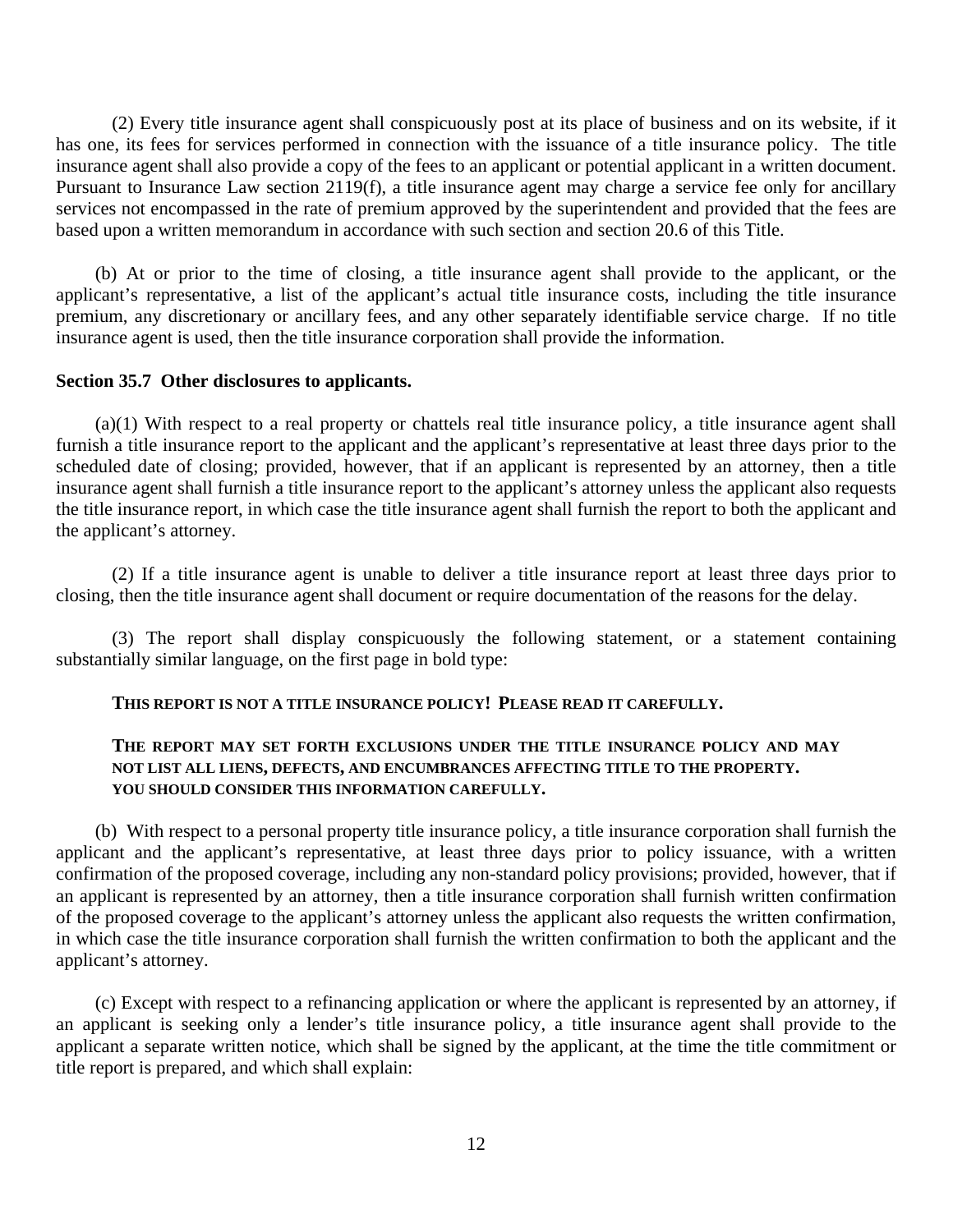(1) that a lender's title insurance policy protects the mortgage lender, and does not provide title insurance protection to the applicant as owner of the property being purchased;

(2) the risks a lender's title insurance policy insures against and the risks an owner's title insurance policy insures against; and

(3) that the applicant may obtain an owner's title insurance policy to protect the applicant's interest as an owner, and shall provide the website address for the title insurance corporation's rate calculator or a toll-free telephone number the applicant or the applicant's attorney may call for a premium quote from the title insurance corporation.

(d) If no title insurance agent is used, then the title insurance corporation shall provide the report and notice and obtain the applicant's signature.

#### **Section 35.8 Use of title insurance closer by title insurance agent and title insurance corporation.**

(a) When a title insurance corporation engages or retains a title insurance closer at a closing, the title insurance corporation shall exercise due diligence to ensure that the title closer is competent and trustworthy; provided, however, that if the title insurance agent engages the title insurance closer, then the title insurance agent shall exercise such due diligence.

(b) The title insurance agent or title insurance corporation that engages or retains the title insurance closer shall be responsible for the title insurance closer's acts with respect to the issuance of a title insurance policy.

### **Section 35.9 Record retention.**

Every title insurance agent shall retain any notice or disclosure that is provided pursuant to this Part in accordance with the requirements set forth in Part 20.4 of this Title (Insurance Regulation 29-A) and this Part.